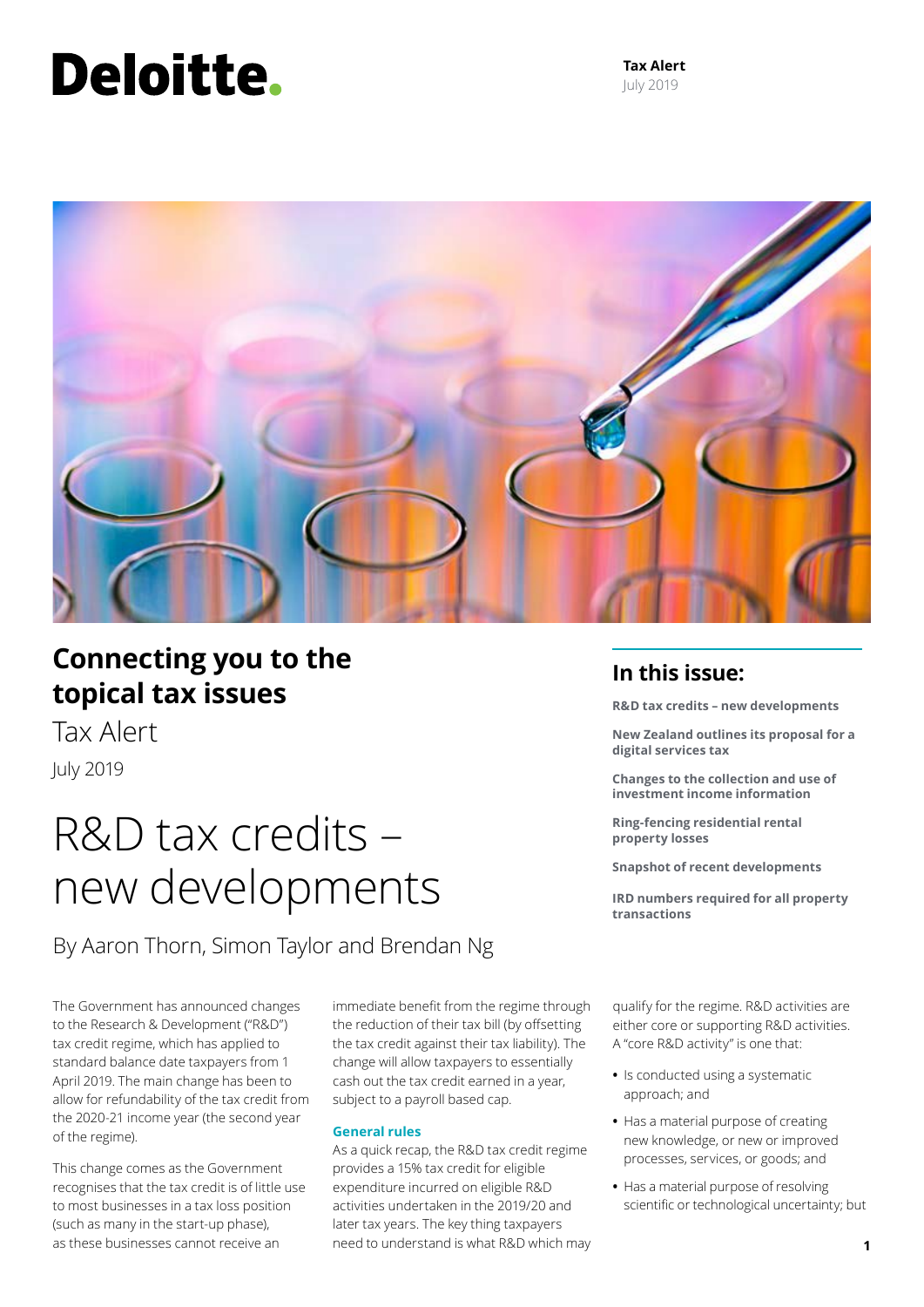- **•** Does not include an activity if knowledge required to resolve the uncertainty is publicly available and/or deducible by a competent professional in the relevant scientific or technological field.
- **•** Note also that activities undertaken outside New Zealand will not be eligible as a core R&D activity (although there is a limited ability to include them as a supporting activity).

A "supporting R&D activity" means an activity that has the only or main purpose of, is required for, and integral to, conducting a person's core R&D activity.

Both core and supporting activities have certain legislative exclusions. Exclusions are listed in Schedule 21 of the Income Tax Act 2007.

Inland Revenue has now released final guidance on the application of the R&D tax credit regime (available [here](https://www.classic.ird.govt.nz/resources/4/9/49b834b4-91c9-4d75-9c6e-0e811d6ad917/research-and-development-tax-credit-guidance.pdf)). The guidance (which is 122 pages long), does a good job of explaining how the regime works and includes some examples of what is in and out of the regime.

### **Proposed changes to the regime**

The main change that the Government has announced, in a new tax bill that (the Taxation (KiwiSaver, Student Loans, and Remedial Matters) Bill (**the Bill**)), is

to extend the refundability of the R&D tax credit from the 2020-21 income year. This recognises that the tax credit is not immediately useful to many businesses that are in a tax loss position (although it can be carried forward). This is an issue because for many businesses undertaking R&D activity, particularly those in the startup phase, the availability of cash flows can make or break the business.

There is currently limited refundability available under the regime, with entities able to get an R&D tax credit refund of up to \$255,000 (which equals \$1.7m of eligible expenditure) if certain requirements are met, including the R&D tax loss cash-out corporate eligibility and wage intensity criteria. However, these requirements can be difficult to meet for most organisations and so the extension of refundability will allow more taxpayers to access refunds of the tax credit.

While the extension of refundability is a good step forward for the regime, the refundability of the tax credit will be limited to the extent of payroll taxes paid in that year. This includes PAYE, Employer Superannuation Contribution Tax ("ESCT") and Fringe Benefit Tax ("FBT") of the entity or of other members in the wholly owned group, as well as of companies that directly or indirectly control the entity.

This will include any taxes withheld from contractors. For example, if an entity has paid \$1,000,000 of PAYE and contractor withholding taxes and \$100,000 of FBT in a year, the maximum tax credit that can be refunded in the year will be limited to \$1,100,000 (assuming that the entity has earned and/or carried forward sufficient tax credits in the year).

While for many businesses this cap should not pose too much of a problem, many smaller businesses will have limited PAYE payments (as they may only have a handful of employees). They may instead be using contractors who they may not be withholding any tax from, instead allowing the contractor to deal with their own tax obligations, limiting the amount of tax credit able to be refunded.

### **Exempt income recipients**

Another change that has been introduced in the Bill is to exclude any entities that earn exempt income from the R&D tax credit regime, unless that exempt income relates to dividends derived from foreign companies or from within a New Zealand wholly-owned group. The policy reasoning behind this is essentially to exclude charities and other similar tax exempt organisations from being eligible for the tax credit, as these entities already receive the benefit of a tax exemption.

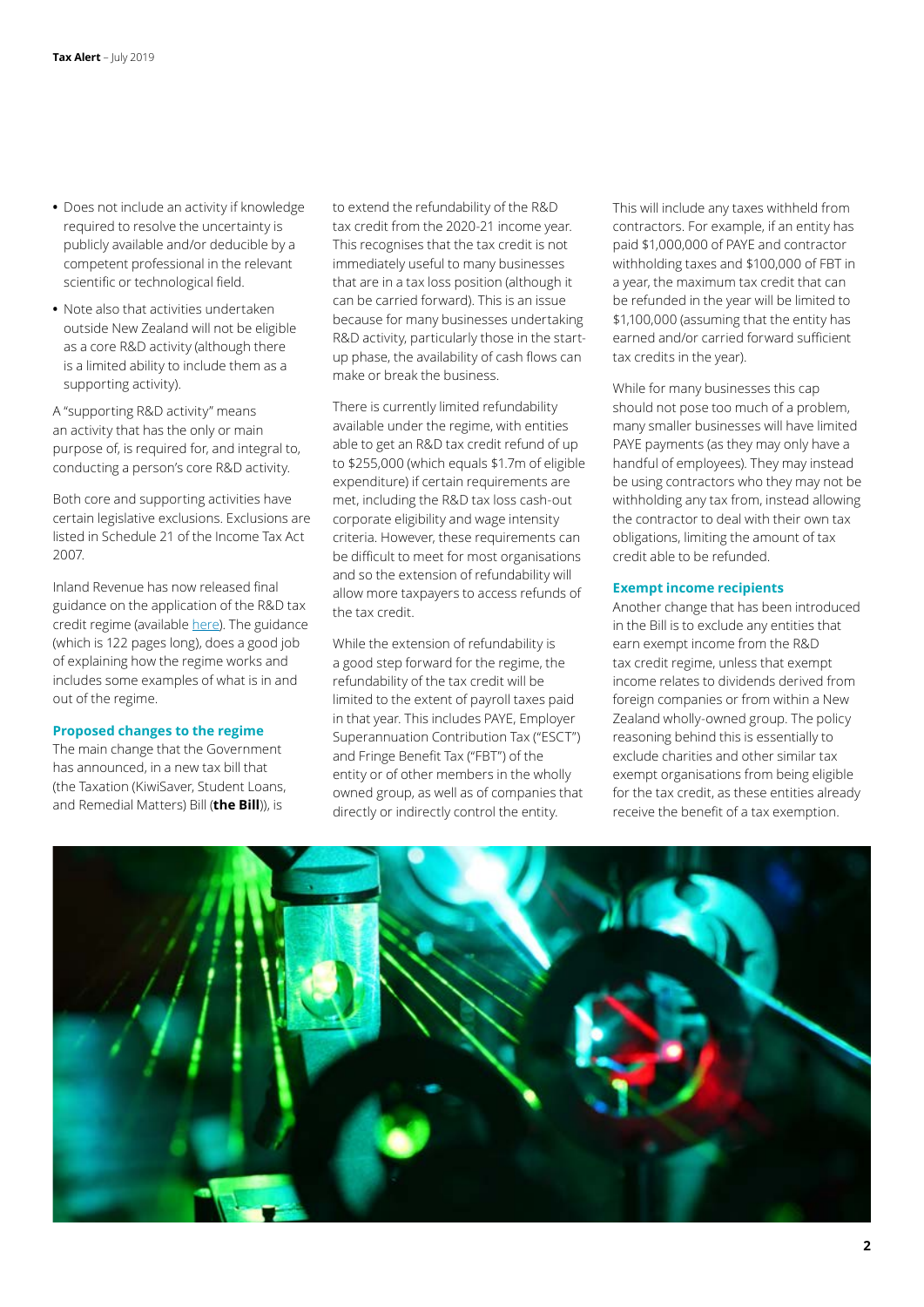

Rather alarmingly, any taxpayer earning any exempt income (other than the dividend exemptions mentioned above) may find themselves unwittingly excluded from the regime. We have a concern that the approach adopted here may have unintended consequences.

Some other minor changes have also been made to ensure that the R&D tax credit legislation aligns with the policy intent, particularly in relation to joint ventures, the timeframe for businesses to dispute R&D tax credit claims, the R&D certifier regime, the definition of internal software development and taxpayers' ability to challenge decisions of the Commissioner.

### **What else can we expect from the R&D tax credit regime?**

Although the R&D tax credit regime has only been in place for a short period of time, Inland Revenue and the Government are looking ahead and planning the implementation of other enhancements to the regime. One such enhancement is the introduction of an in-year approval process in Year 2 of the regime, requiring taxpayers to get pre-approval from Inland Revenue that an activity is an eligible R&D activity. This process is intended to provide Although the R&D tax credit regime has only been in place for a short period of time, Inland Revenue and the Government are looking ahead and planning the implementation of other enhancements to the regime

taxpayers with greater certainty over the eligibility of their activities, as well as provide Inland Revenue with comfort that the R&D tax credit regime is being used appropriately.

For larger taxpayers, a 'significant performer' regime will be implemented so that taxpayers can get approval of their criteria and methodologies used to determine the eligibility of their R&D activities and expenditure. These 'significant performers' will also be required to either obtain the general pre-approval, or have an R&D certifier review their R&D return.

Improvements to the existing R&D tax loss cash out scheme are also being considered, as well as the use of Project Grants (administered by Callaghan Innovation). These two initiatives, along with the R&D tax credit, are intended to work together as a broad package to drive innovation in New Zealand. These last two proposals will be consulted on in due course.

### **Tips and tricks – what to watch out for**

As with most aspects of the tax system, there are some complexities within the regime which taxpayers will need to navigate. As we have been working through the application of the R&D tax credit regime, there have been a few things that we have come across that may trip up R&D claimants.

### Capitalised R&D

To the extent that expenditure "contributes to the cost of depreciable tangible property" it will be ineligible for the R&D tax credit regime, unless the property is used solely in performing an R&D activity. This means that if the R&D expenditure is directed towards creating a new physical asset (for example, creating a brand new machine to manufacture a new product), if that expenditure is treated as capital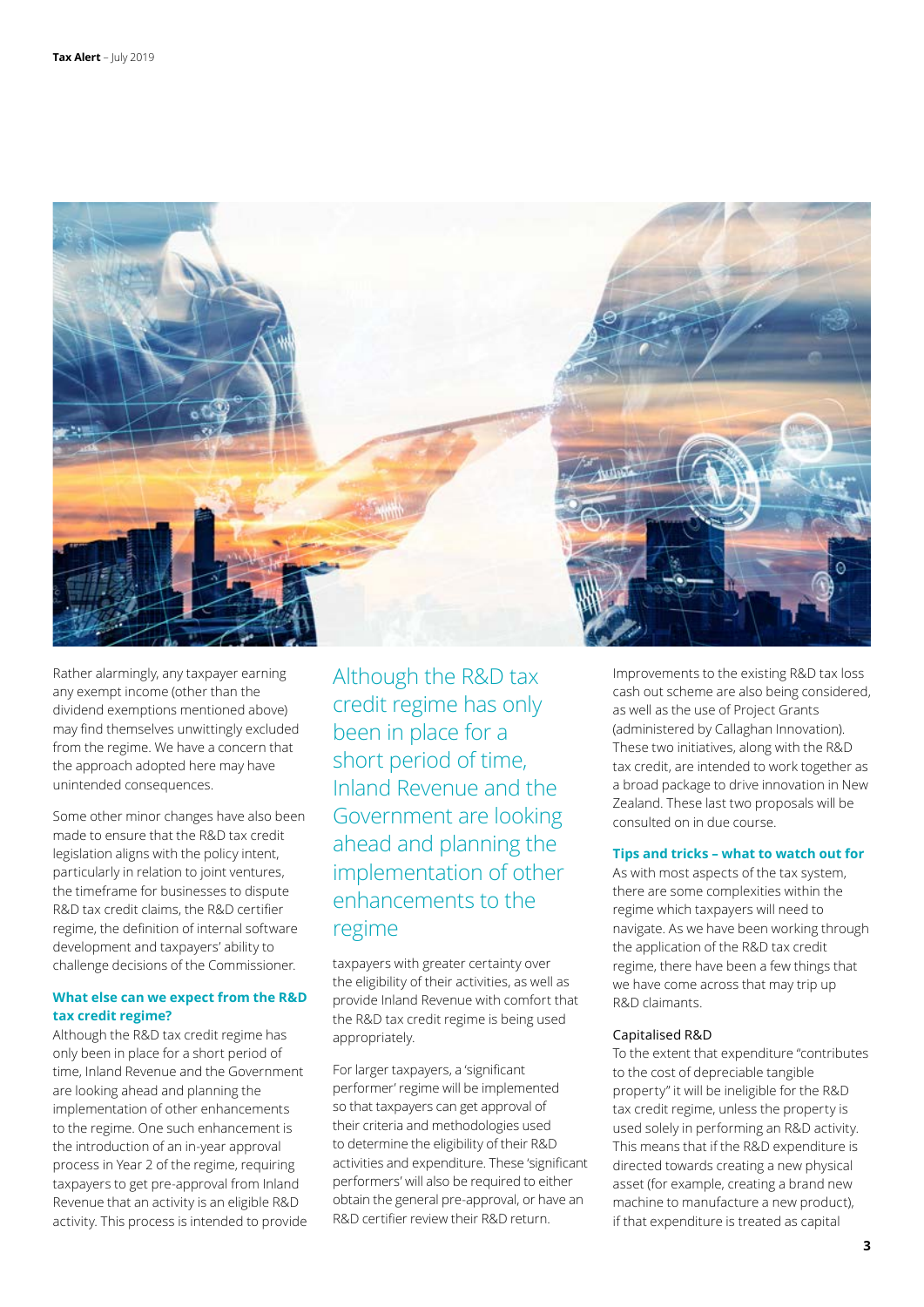expenditure for tax purposes then it will not be eligible for the tax credit.

This is emerging as an issue for many taxpayers, as taxpayers are capitalising costs at a much earlier point than used to be the case, making many genuine R&D costs ineligible for the regime. This issue has arisen partly because of an interpretation statement on the deductibility of feasibility expenditure released by Inland Revenue, following a Supreme Court case on the issue (for more information on this see [here](https://www2.deloitte.com/nz/en/pages/tax-alerts/articles/feasibility-expenditure-how-the-law-applies.html)). Inland Revenue have been considering this matter, however no decision has yet been reached on a solution.

What the rule does mean though is that expenditure will be eligible where it does not form part of the cost of a tangible asset for tax purposes, or expenditure that is intended to form part of the cost of an asset but the asset subsequently never actually comes into existence. The main issue to be aware of here is when costs have been capitalised in one year, but in a subsequent year the development fails, because the R&D tax credit regime requires the credit to be claimed in the year the expenditure was incurred. Depending on when a taxpayer's income tax return is due, a taxpayer may need to file a section 113 request or a notice of proposed adjustment to get to the correct position.

#### Software

From the time the R&D tax credit regime was first mooted by the Government there has been concern that the regime would not allow software to qualify for the tax credit. At a high level this is because it is perceived as being difficult for software to satisfy the "scientific or technological uncertainty" test, based on the inherent nature of software development.

However, that's not to say that software cannot qualify for the R&D tax credit and there are many examples of genuine R&D in the software space. Inland Revenue's guidance devotes a number of pages to explaining how the rules apply to software development, including examples of software activities which may be eligible.

#### Documentation requirements

Inland Revenue's guidance also outlines its documentation requirements for being able to claim the R&D tax credit, the most noteworthy of which is the requirement for documentation to be maintained contemporaneously. While this does not necessarily mean that documentation must be kept up to date on a day to day basis, there are some relatively stringent requirements for taxpayers to consider, with an expectation that it cannot be prepared after the event.

Your documentation will need to record both your entity's eligibility into the regime, as well as the eligibility of your core and supporting R&D activities, and capture eligible costs. Inland Revenue's guidance provides some detailed comments on what is required.

### **I'm a tax or a finance person, how do I find out if my business qualifies for the regime?**

We recommend first talking to your business and those responsible for R&Dlike activities, to gauge whether there is eligible R&D activity occurring within your organisation (i.e. whether there is scientific or technological uncertainty being resolved). As your business may not be used to thinking in this way, it often requires a slightly deeper drilling down into the activities being undertaken to draw out this scientific or technological risk. Deloitte is happy to assist with this stage and our R&D experts have experience with a wide range of new developments.

If you do have an eligible R&D activity, then you will also need to check your documentation processes to see whether adequate information is currently in place to enable your business to identify eligible projects and expenditure.

If the above sounds like it might apply to you, please contact one of us, or your usual Deloitte advisor.



**Aaron Thorn Partner** Tel: +64 3 363 3813 Email: athorn@deloitte.co.nz



**Simon Taylor Director** Tel: +64 9 953 6094 Email: sitaylor@deloitte.co.nz



**Brendan Ng Senior Consultant** Tel: +64 4 495 3915 Email: brng@deloitte.co.nz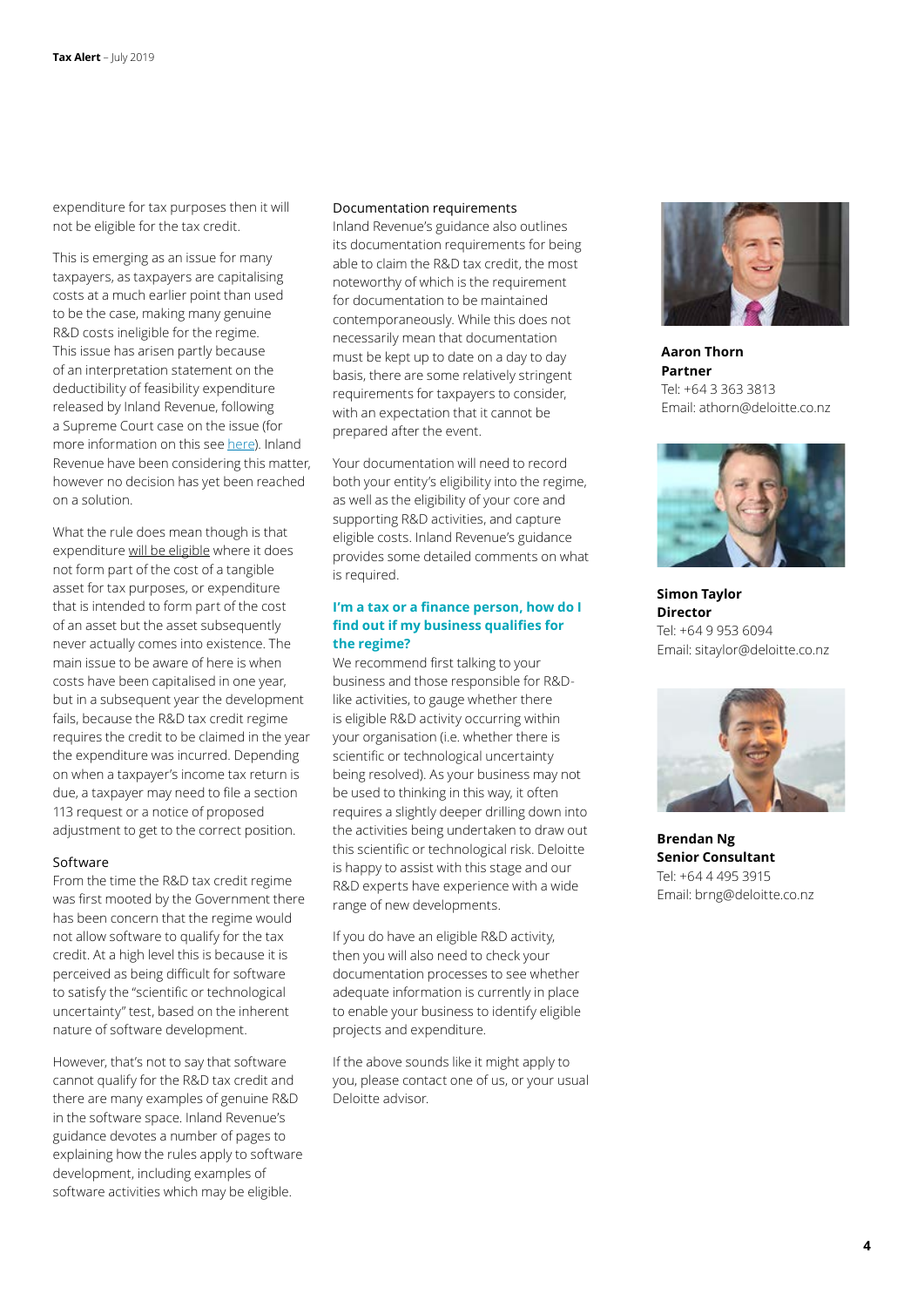# proposal for a digital services tax

By Robyn Walker



After being announced in February, in June the New Zealand Government released a Discussion Document putting forward a proposal for a Digital Services Tax (DST) in New Zealand.

The key proposition put forward is the introduction of a DST in New Zealand if there is insufficient progress made by the Organisation for Economic Cooperation and Development (OECD) in 2019 to come to a global solution to the problem of taxing the digital economy.

The Discussion Document also seeks comment on broader work being undertaken by the OECD. We don't discuss that OECD work in this article, but you can find more information about what the OECD is considering here.

### **What is a DST?**

DSTs are commonly portrayed as applying to multinational digital businesses who

options to minimise taxes in the countries in which they operate, however a DST can apply more widely and will apply to New Zealand based businesses. The proposed DST could add an extra layer of tax, based on turnover, to any large New Zealand business who are operating digitally in some way, even if they are already paying taxes on all profits in New Zealand.

There are three criteria which would need to be satisfied before a New Zealand business would be subject to the rules.

- 1. The business operations include any of the activities defined to be in-scope (refer below); and
- 2. In the previous year, the business has over €750million\* (approximately NZ\$1.25billion) of consolidated annual group turnover (this is all revenue, not just revenue related to digital services); and

3. In the previous year, the business has revenue which is attributable to inscope activities of New Zealand users of NZ\$3.5million\*.

\*Thresholds are subject to change and may need to be lowered if it is considered the thresholds could breach international obligations under World Trade Organisation agreements and Free Trade Agreements by effectively discriminating against foreign businesses by virtue of the size of the de minimis.

DSTs are not common-place. A number of countries have talked about introducing one, but to date there has been limited traction in implementing the tax. The countries currently considering a DST are the United Kingdom, Austria, the Czech Republic, France, India, Italy and Spain. The European Union and Australia have both considered introducing a DST but have actively decided not to pursue it.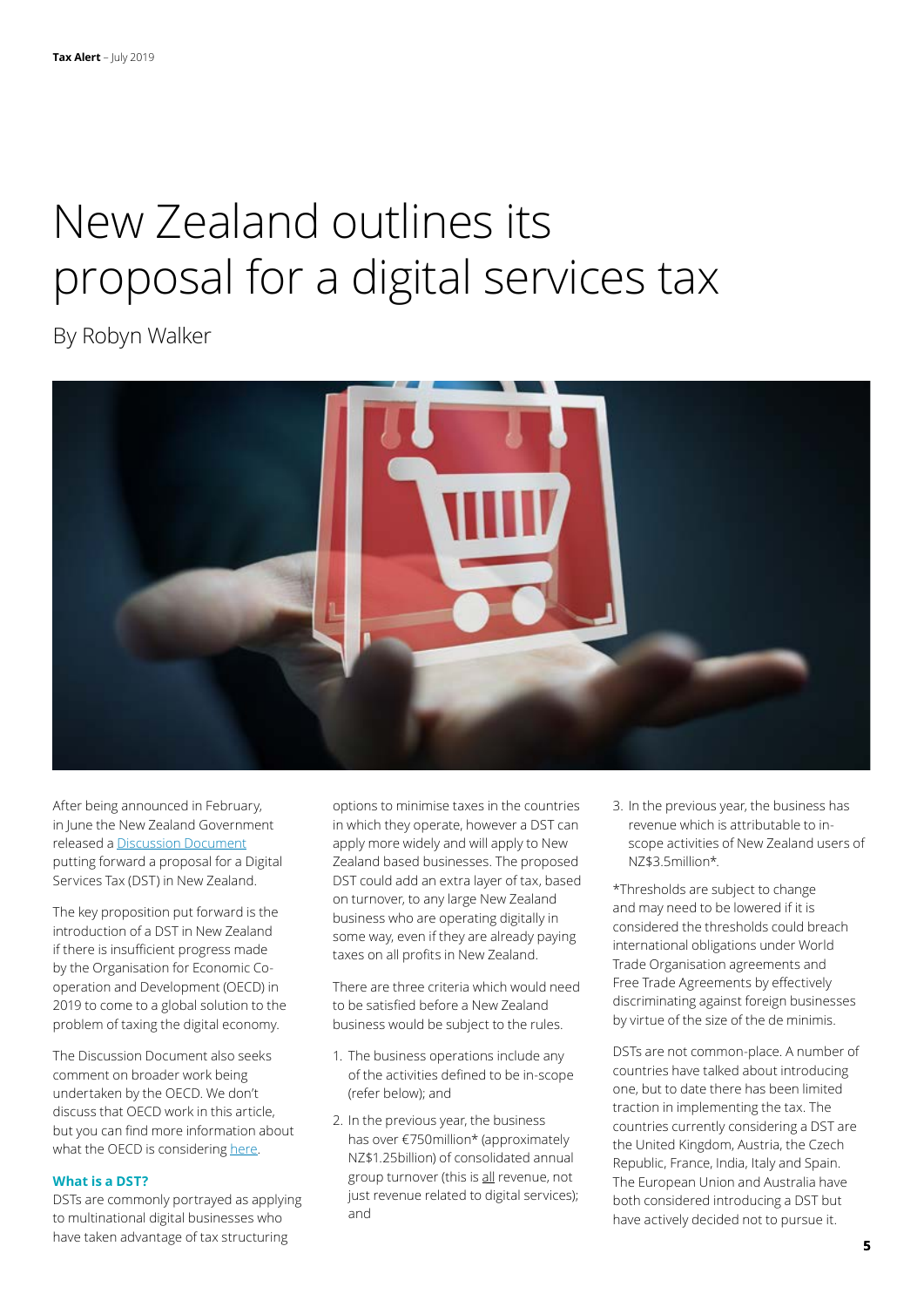DSTs are not common-place. A number of countries have talked about introducing one, but to date there has been limited traction in implementing the tax. The countries currently considering a DST are the United Kingdom, Austria, the Czech Republic, France, India, Italy and Spain.

### **What is an in-scope activity?**

New Zealand's DST would apply to *"the services provided by business activities whose value is dependent on the size and active contribution of their user base"*, this would include supplies made through intermediation platforms, social media platforms, content sharing sites, search engines and the sale of user data.

These concepts are not expanded on in great detail in the discussion document, and it is perhaps "intermediation platforms" which has the greatest scope to catch New Zealand businesses who are looking to operate in a modern fashion. An intermediation platform facilitates the buying and selling of goods and services between unrelated persons (for example, travel, accommodation, peer-to-peer lending, labour supply, asset

sharing platforms). Many businesses are looking at working together and bundling complementary services together that could potentially result in an intermediation platform. A user of an intermediation platform could be either the person buying or the person selling through the platform. What constitutes an "active contribution" of a user base is also not clear but, but specific examples mentioned in the discussion document as being in-scope include Uber, eBay, Facebook, YouTube, Instagram and Apple music.

*Excluded* from the rules would be:

- **•** The sale of ordinary goods and services (other than advertising or data)
- **•** The provision of online content (such as music, games, TV shows and newspapers)
- **•** Services delivered directly through the internet
- **•** Information and communications technology (ICT) providers
- **•** Standard financial services, such as credit cards and EFTPOS providers
- **•** Television and radio broadcasting

While the combination of the de minimis thresholds and the specific exclusions from the rules means that many businesses needn't be concerned about being caught by the new tax, any large New Zealand businesses looking to do business in a digital way will have to seriously think about whether its services could get caught within the broad ambit of "digital services".

### **How would the tax be calculated?**

A business subject to the DST would need to determine the annual gross global revenue attributable to its in-scope business activities and then determine the proportion of revenues attributable to New Zealand. The 3% DST would then be payable to Inland Revenue on the New Zealand share of global revenue.

The DST will not be an income tax, rather it is likely to be considered a separate tax such as excise tax. Because the DST is not income tax, there will be no tax credit available to any business who is already paying New Zealand income tax on its income (but it may be available as a tax deduction as a business expense).

The DST is forecast to raise between \$30 and \$80million annually.

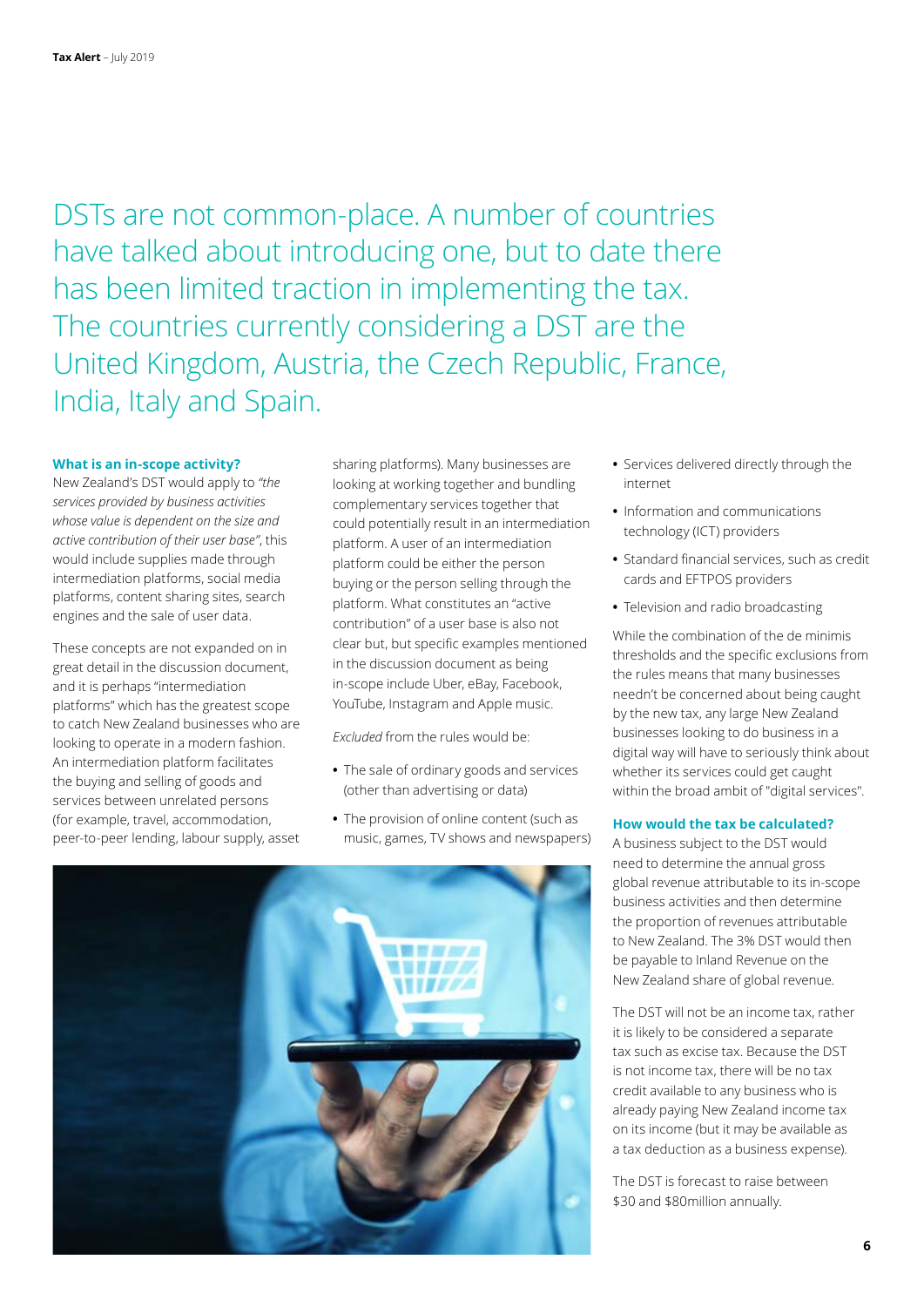### **Who would pay the DST?**

The liability to pay the tax would sit with the business who is undertaking the digital activity. However, the real question is whether it will be New Zealand consumers who actually end up paying the tax through increased charges. This is an area where the Government is seeking views, noting that the Discussion Document predicts up to 50 percent of the cost of a DST may be passed back to consumers.

### **Is a DST a good idea?**

It's difficult to see too many redeeming features to a DST. While it would collect revenue from some large multinational digital companies which might otherwise not pay much tax in New Zealand, it could also see New Zealand consumers bearing the cost of the tax, as well as seeing New Zealand businesses subject to tax on turnover and profits.

The Discussion Document itself provides some insightful comments. On the plus side, if more countries like New Zealand look to introduce unilateral taxes, this may help incentivise countries to agree to an "international solution". On the negative side:

- **•** Any "international solution" may put New Zealand in a worse position if it results in New Zealand businesses paying more tax outside New Zealand;
- **•** A tax on turnover isn't an ideal solution for a business with losses or low profit margins;
- **•** A DST may increase the cost of capital and may impact on New Zealand's important (and growing) digital sector;
- **•** New Zealand's reputation as a good place to do business may take a battering and other countries may take retaliatory action;

In the scheme of things, the level of potential tax is quite low and may be quite compliance cost intensive to introduce and enforce. A DST could not be another part of the existing income tax legislation, it would need its own separate legislation and processes.

### **Next steps**

Key to whether a New Zealand DST will progress will be feedback the Government receives on the proposal. Submissions on the Discussion Document close on **18 July**.

Please speak to your usual Deloitte advisor for more information.

### Key elements of the proposed DST

### **Application to:**

Digital platforms whose value is dependent on the size and active contribution of their user base, such as:

- **•** intermediation platforms, which facilitate the sale of goods or services between people
- **•** social media platforms
- **•** content sharing sites
- **•** search engines and the sale of user data

The DST would not apply to sales of goods and services (other than advertising or data) over the internet.

### **Rate:**

3% of gross turnover attributable to New Zealand users.

#### **Turnover de minimis:**

€750million global turnover and NZ\$3.5million digital revenue attributable to New Zealand.

### **Type of tax:**

Not income tax, not creditable. It could be an excise tax.

#### **Application date:**

To be determined. The New Zealand Government should make a decision whether to proceed with the DST in late 2019.

It's difficult to see too many redeeming features to a DST. While it would collect revenue from some large multinational digital companies which might otherwise not pay much tax in New Zealand, it could also see New Zealand consumers bearing the cost of the tax, as well as seeing New Zealand businesses subject to tax on turnover and profits.



**Robyn Walker National Technical Director** Tel: +64 4 470 3615 Email: robwalker@deloitte.co.nz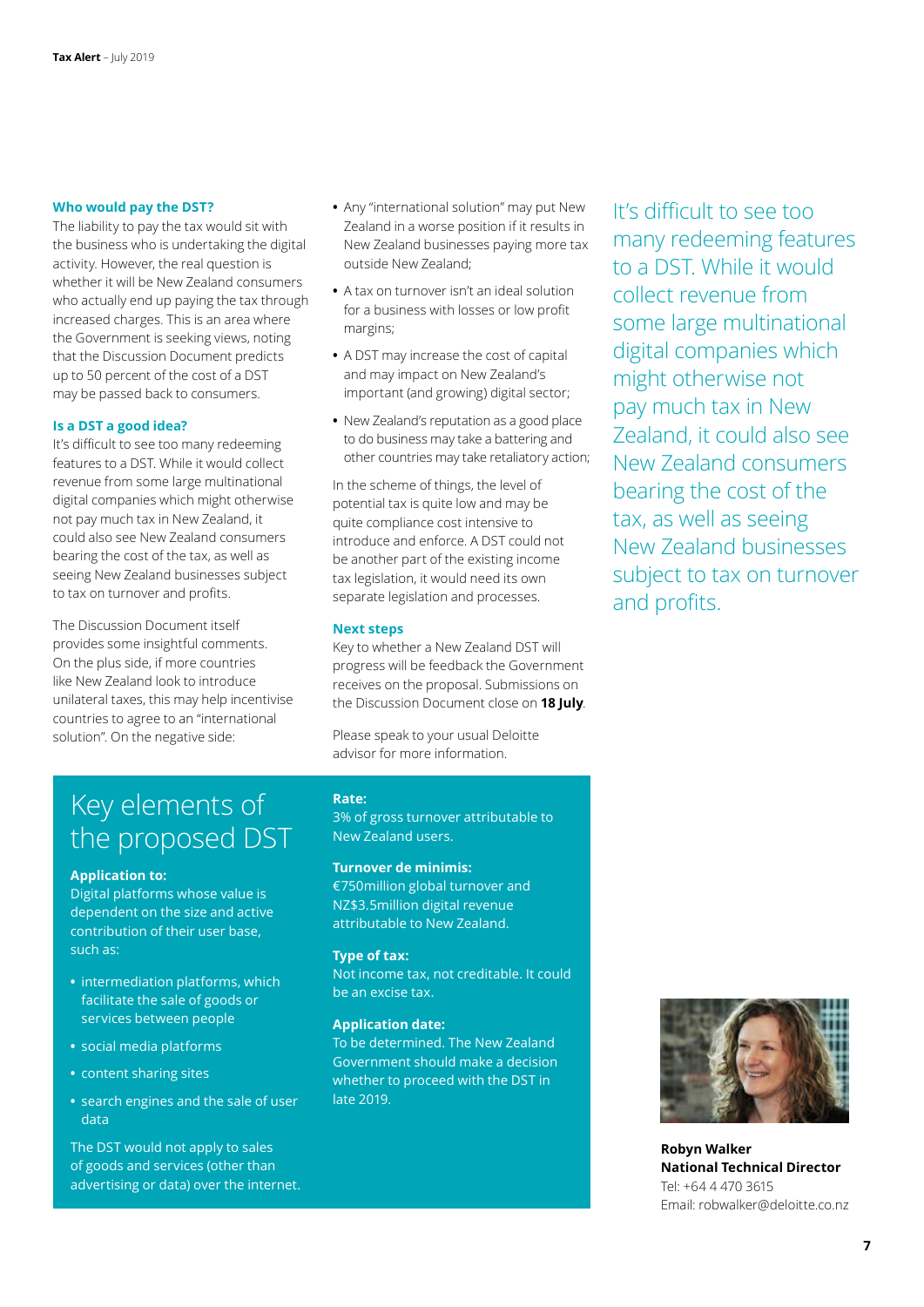## Changes to the collection and use of investment income information

By Emma Marr and Natasha Wilson



### **Overview**

**Who? Payers** 

Inland Revenue is changing the way that investment information is collected and utilised. This is aimed at reducing customers' compliance costs and allowing tax to flow into business processes. With these changes Inland Revenue is also making their processes and systems (theoretically) simpler and more convenient in order for businesses to interact with them. Inland Revenue will collect more detailed information regarding investment income and they will collect this information more frequently than before. This is to ensure that over time, most salary and wage earners will pay what they need to, and receive what they are entitled to during the year. It will also mean Working for Families Tax Credits entitlements will be more accurately monitored and adjusted throughout the year.

Financial institutions, Maori Authorities and companies will be required to provide investment information to Inland Revenue if they:

### **•** pay interest from which tax is withheld

- **•** pay interest subject to an approved issuer levy (AIL)
- **•** pay taxable dividends
- **•** make taxable Maori Authority distributions to members
- **•** pay royalties to someone who is not a New Zealand resident
- **•** attribute income to investors in a multirate portfolio investment entity (PIE)
- **•** pay interest, which can be claimed as a tax deduction, but from which tax may not be required to be withheld
- **•** stop being a New Zealand resident for tax purposes but continue to exist.

### **What? More information, more frequently.**

Inland Revenue will require payers to provide more detailed investment income information more frequently, and in an electronic format. For many types of investment income, that will mean reporting monthly. The new revised

reporting requirements will be consistent for all types of investment income; there is a new non-declaration resident withholding tax rate of 45% for interest income; new PIE investors are required to provide their IRD number to the PIE; and there are some administrative changes.

Payers of investment income can only provide Inland Revenue with the information that the payee provides to them, so they will need to educate and communicate well with their investors so that they provide the relevant (correct) information to the payers.

The information will be required to be filed electronically on a monthly basis for payers of interest, dividends paid by companies, Maori Authority distributions. Other types of income, including royalties paid to non-residents, portfolio investment entities that attribute income, and unit trusts paying dividends, must provide this information annually.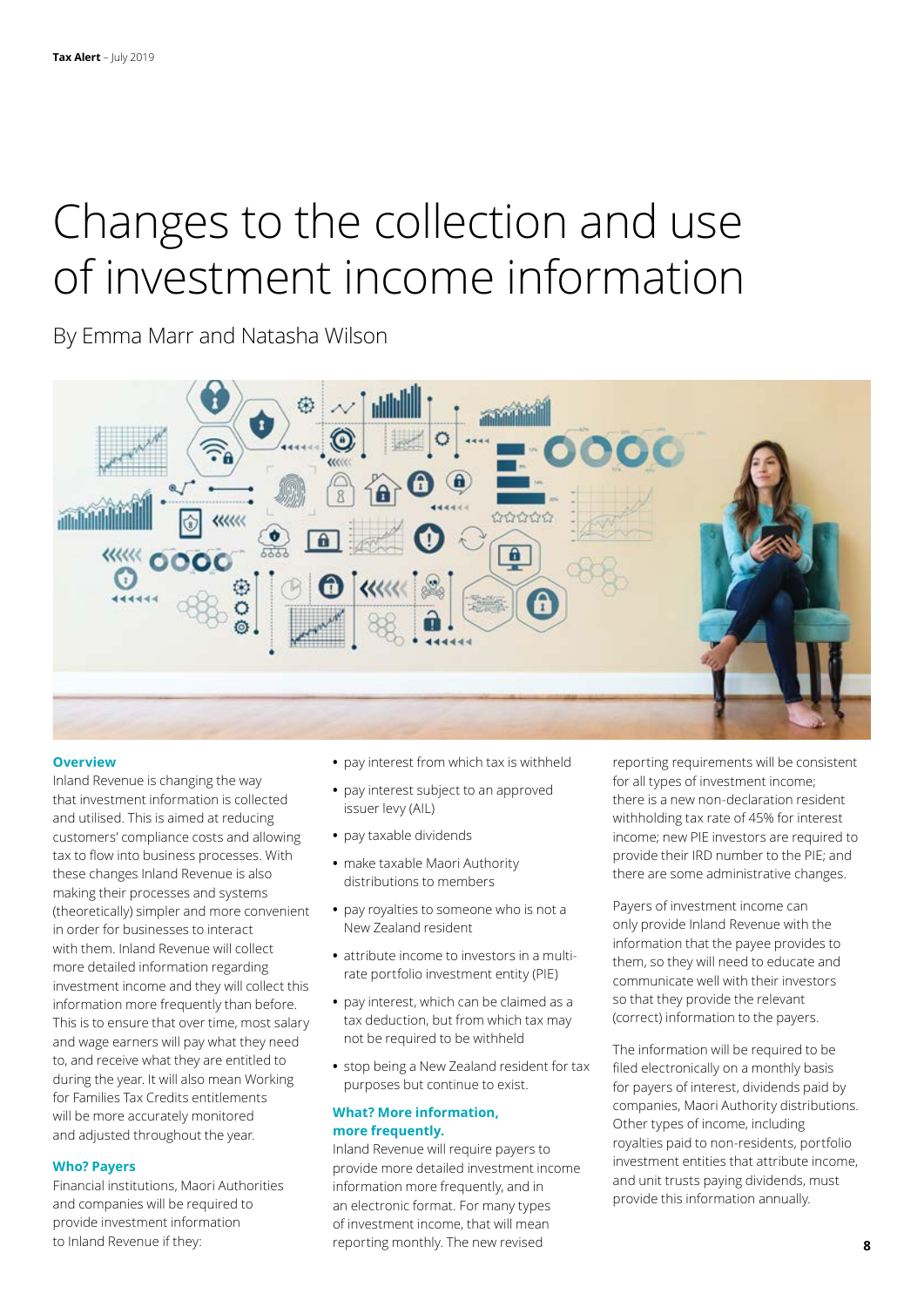

This does not change what investment income is taxed and when tax withheld is paid to Inland Revenue. The only tax rate changing is the nondeclaration rate for interest income.

### **When? 1 April 2020**

Payers **can** provide this information from now on (the first date on which payers could provide it was 1 April 2019) but **MUST** provide it from 1 April 2020. Inland Revenue is keen to see payers starting to provide information before 1 April 2002 so that payers are confident they understand the new process by April 2020.

### **Joint Income**

As this is a new requirement, the details regarding how information about joint investments will be collected is yet to be confirmed. Income from joint investments will be allocated evenly between the joint owners. The following are not deemed to be jointly owned:

- **•** Partnerships
- **•** Trusts
- **•** Companies and their shareholders
- **•** Look-through companies and their owners

### **Electronic filing**

As mentioned, investment income information will be **required** to be provided electronically from 1 April 2020. There will be a monthly \$250 penalty for those who do not provide investment income information electronically each month and who do not have an exemption. Inland Revenue have indicated that initially they will not automatically apply this penalty as this is a new process, although no detail has been provided for how long this "initial" period will last.

Smaller payers of investment income will be able to file information through myIR using an online form, and other payers will be

able to upload information in a specific file format (excel, csv or XML). This is similar to the process followed for payday filing. For payers with large volumes of information to submit, Inland Revenue will provide a business-to-business gateway. Payers will need to make sure they have technology capable of accessing this gateway and creating the relevant documents required for filing. The detailed specifications of the file formats are still under development, so we would recommend waiting for the detailed specifications before voluntarily adopting the new requirements, so as to avoid double handling.

Payers can apply to the Commissioner of Inland Revenue for an exemption if they are unable to provide their investment income electronically or it would be impractical to do so. The Commissioner will take the situation of the payer into account and Inland Revenue will publish guidelines on how the exemption would apply.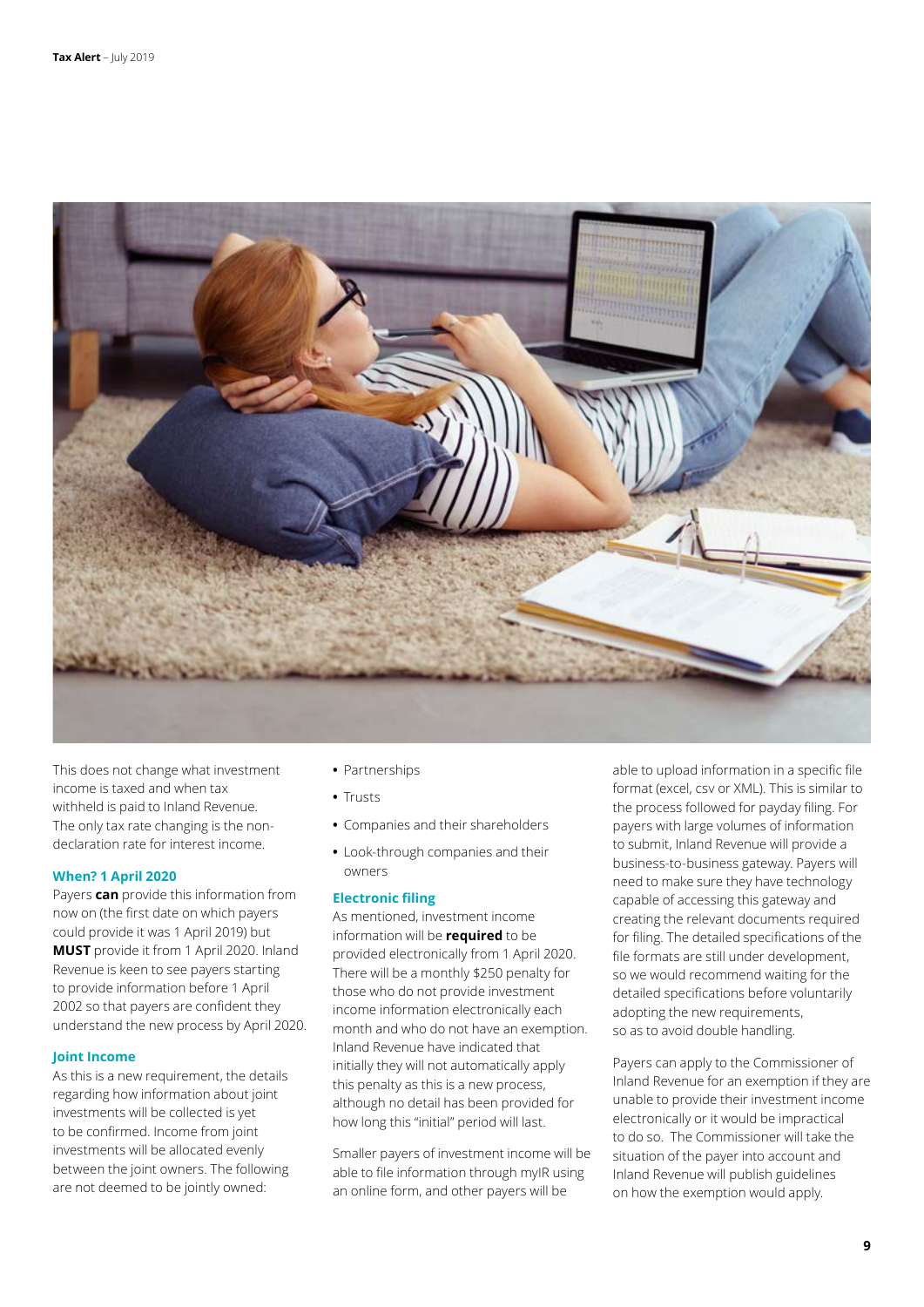Smaller payers of investment income will be able to file information through myIR using an online form, and other payers will be able to upload information in a specific file format (excel, csv or XML). This is similar to the process followed for payday filing.

### **RWT exemptions**

Inland Revenue will no longer issue resident withholding tax (RWT) exemption certificates and instead people will need to apply to Inland Revenue for RWTexempt status. People who have applied for the status and been accepted will be placed on an electronic register created by Inland Revenue. RWT-exempt people will have to refer entities paying them investment income to this register instead of providing an exemption certificate. Payers will have a legislative obligation to check the RWT status of people to whom they pay investment income.

The register will be searchable using an IRD number and those who already possess RWT exemption certificates will generally be automatically placed on this register with no end date (charities will also be automatically registered).

Once a person has been added to the register Inland Revenue will notify them of their start date and end date (if applicable). If a person is no longer RWT-exempt, they must notify Inland Revenue within 5 days of changing their RWT status in order for Inland Revenue to update the register. A list of people who are no longer RWTexempt will be available on the register.

### **Correcting errors**

Payers are able to correct errors occurring within a tax year, regardless of size and with no requirement to report these errors to Inland Revenue.

Errors relating to prior years can be corrected if the adjustment does not exceed the larger of:

- **•** \$2,000, or
- **•** 5% of the payer's withholding liability for the tax type that the error relates to (i.e. RWT or NRWT) for the year in which the first payment is made.

Under- and over-payments from prior years can also be rectified.

PIE income errors can be corrected on attributed income in earlier years within one month from the date of discovery, where the PIEs do not have to pay penalties or interest on these adjustments.

### **Where to start?**

Payers will need to communicate with their customers so that they understand the impact of these changes, in particular:

- **•** the non-declaration rate
- **•** the need to provide an IRD number to remain invested in a PIE
- **•** collection of more detailed information about joint account owners
- **•** removal of the obligation to provide an end-of-year RWT on interest certificate

If you have any questions or need any assistance with implementing these new rules, please contact your usual Deloitte advisor.



**Emma Marr Associate Director** Tel: +64 4 470 3786 Email: emarr@deloitte.co.nz



**Natasha Wilson Consultant** Tel: +64 4 832 2822 Email: nawilson@deloitte.co.nz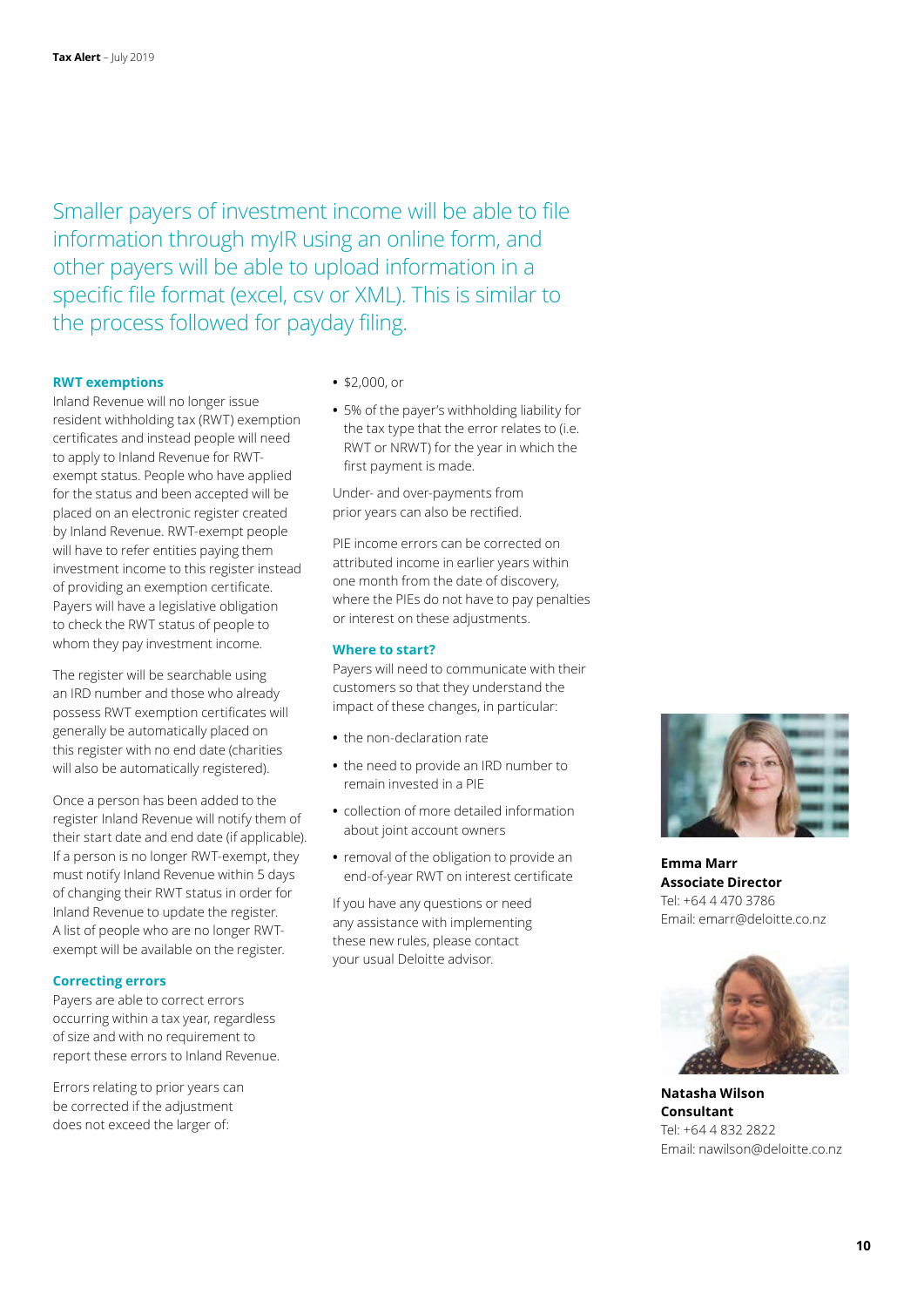# Ring-fencing residential rental property losses

By Robyn Walker and Blake Hawes



With the Taxation (Annual Rates for 2019- 20, GST Offshore Supplier Registration, and Remedial Matters) Act 2019 receiving Royal Assent at the end of June, the legislative changes to limit the offsetting of rental property losses are now in effect.

As we mentioned in our [previous article](https://www2.deloitte.com/nz/en/pages/tax-alerts/articles/tax-changes-residential-rental-owners.html) on this issue (which covers the topic in more detail), the new rules have an intended application date of the start of the 2019-20 income year. For people with a standard 31 March balance date (the majority of taxpayers), the rules will apply retrospectively from 1 April 2019.

As we are currently in the first income tax year that will be affected by these rules, there are a few issues that you should be thinking about now before they potentially catch you off-guard come year end.

### **Property by Property or Portfolio Income?**

The legislation requires taxpayers to determine whether they hold their property on a portfolio basis or a propertyby-property basis. If a taxpayer doesn't make an election the default position is that the portfolio basis would apply.

For existing residential rental property owners the election must be made in their income tax return for the 2019/20 income tax year (i.e. the first income tax return that is affected by the new rules).

The key difference between the two methods is that:

**•** Where a taxpayer elects a propertyby-property basis, the expenses of one property cannot be offset against income from other properties. However, if the sale of land becomes taxable due to the land being sold within a certain time-frame (i.e. under the bright line test) the ring-fenced losses for that property can be released and offset against other taxable income of the owner.

**•** Where a taxpayer elects the portfolio basis, the expenses of one property can be offset against income from other properties, however there are restrictions on the ability to release ringfenced losses on the taxable sale of a property.

### **Taxable on sale?**

The ring-fencing rules have several exclusions and caveats that may benefit you. The most likely to be utilised is the exclusion for land that would be taxable on sale.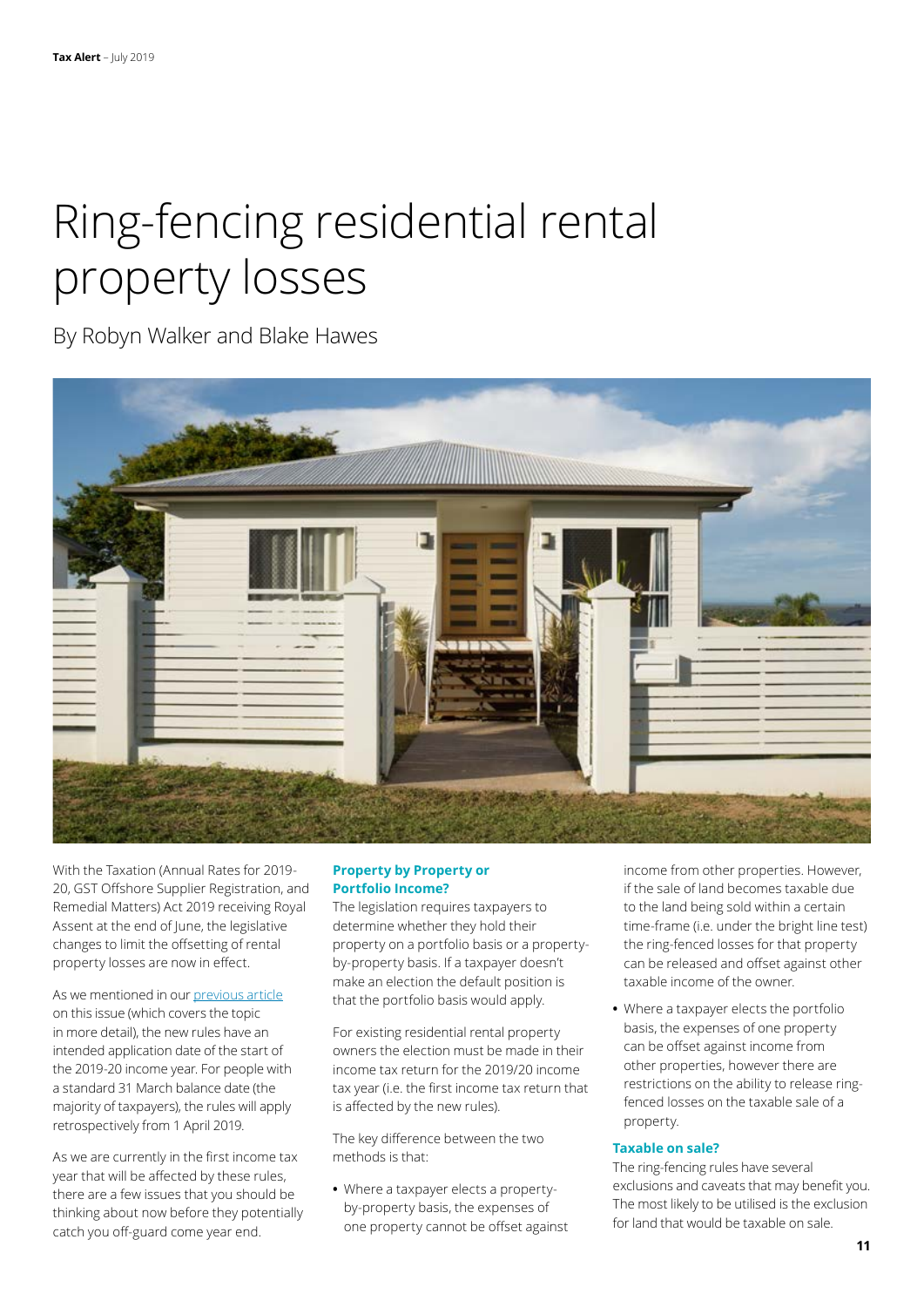As we are currently in the first income tax year that will be affected by these rules, there are a few issues that you should be thinking about now before they potentially catch you off-guard come year end.

If land will be taxable on sale (meaning it can't be taxed contingent on selling within the five year bright-line period for example) the ring-fencing rules will not apply to that particular property. However, if the reason that property will be taxable on sale is for any reason other than the fact you are dealing in land, a notification to the Commissioner must be made.

Taxpayers must notify the Commissioner that the property is held on revenue account (i.e. always taxable on sale) within specified time periods, depending on when the property was purchased and/or when the property became revenue account property.

For land that was held at 1 April 2019 (i.e. most taxpayers with existing rental properties) this election must be made by the date for filing the 2019/20 income tax return, which is 7 July 2020 for those without tax agents or 31 March 2021 for those with a tax agent.

### **Have you thought of…?**

**•** While the new rules refer to the 'ringfencing' of rental property losses, the rules actually operate to stop a loss being created. The legislation limits a taxpayer's deductions in an income tax year to the extent of the taxable income that arises from a residential rental property owned by the taxpayer. Any additional expenses that exceed the taxable income (the amount that would normally be the loss component) are carried forward as 'quarantined expenses' to the next income tax year where they can be applied as deductions to that year's residential rental property income. If you think you've heard of the term 'quarantined expenses', before you'd be correct, the same ideology is applied in the 'mixed use assets rules' which is why mixed use assets are exempt from these rules.

- **•** While the rules do technically operate to prevent losses occurring, a specific provision within the new rules applies to treat carried-forward quarantined expenses as losses for the purposes of the tax continuity provisions. As such, if your residential rental property is in a company and some expenditure has been quarantined we suggest considering these rules before any shares in the company are sold.
- **•** When multiple properties are held by multiple companies within a whollyowned group and the properties are held on a 'portfolio basis', the residential rental property expenses of one company can be offset and treated as a deduction for another company within the same group, to the extent the second company has also derived residential rental property income. The rules can become tricky if you own properties in more than one way – eg, your own name, via companies, or other entity types. If you are in this position and are thinking about restructuring to take advantage of this concession, you should consider the impact of any time based land sales provisions (such as the bright-line test) before an interest in a section of residential land is transferred to a new owner, such as a company. The bright-line test can apply to tax a transfer of land under a restructure even if there is no true change in ownership.
- **•** Where an entity is interposed between a taxpayer and a residential rental property (for example using a company to hold the property) and the taxpayer has borrowed money to acquire the interest in that entity, that taxpayer's deduction for interest costs will be limited to the residential rental property income of that entity. We note that this rule only applies to 'residential land-rich entities'.

**•** The provisional tax rules may now apply to certain taxpayers who previously used rental property losses to reduce their income tax liability. If your residual income tax liability without rental property losses could be higher than \$2,500, you should consider your provisional tax obligations, and how to manage these tax payments, going forward.

As the rules are now in place we recommend consulting your Deloitte tax advisor to ensure you understand all the tax implications to owning a rental property before it's possibly too late.



**Robyn Walker National Technical Director** Tel: +64 4 470 3615 Email: robwalker@deloitte.co.nz



**Blake Hawes Senior Consultant** Tel: +64 4 831 2483 Email: bhawes@deloitte.co.nz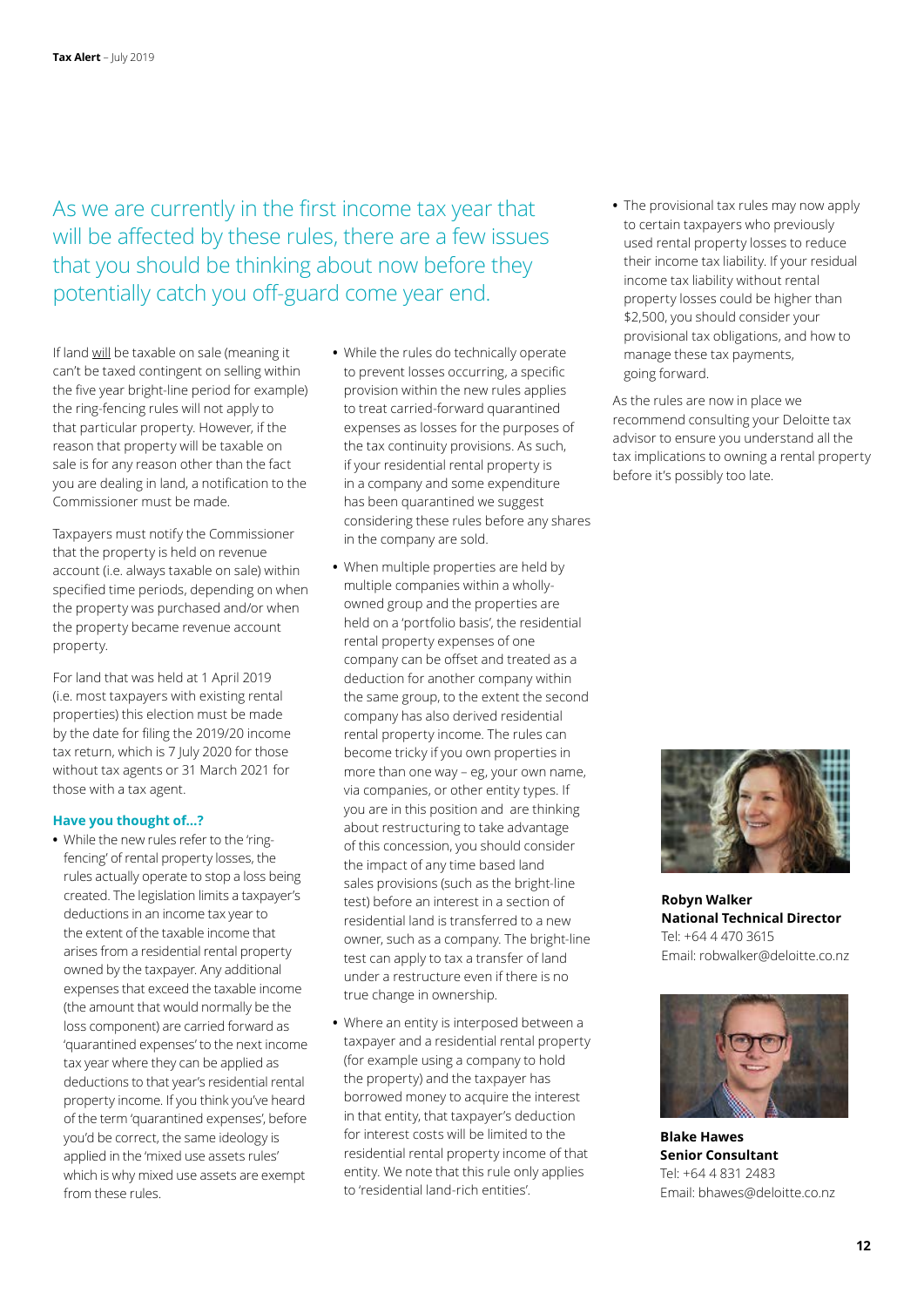### Snapshot of Recent Developments: July Tax Alert



### **Policy Developments: June Tax Bill Introduced**

The Taxation (KiwiSaver, Student Loans, and Remedial Matters) Bill ("the Bill") was tabled in Parliament on 27 June 2019. The Bill is available [here,](http://taxpolicy.ird.govt.nz/publications/2019-ria-ksslrm-bill/overview) the Bill Commentary is [here\)](http://taxpolicy.ird.govt.nz/publications/2019-commentary-ksslrm-bill/overview), and the Regulatory Impact Assessments are [here.](http://taxpolicy.ird.govt.nz/publications/2019-ria-ksslrm-bill/overview) The Bill contains proposals in relation to:

- **•** Modernising and improving the settings for the administration of social policy by Inland Revenue (particularly in relation to KiwiSaver and Student Loans).
- **•** Proposals aimed at improving current tax settings within a broad-based, low-rate framework.
- **•** Other remedial matters, including in relation to the R&D tax credit regime, thin capitalisation, employee share schemes and provisional tax.

Along with the some KiwiSaver changes which may have wide-ranging impacts, the most notable proposals are in relation to the R&D tax credit regime, in particular to

extend the refundability of R&D tax credits (from the 2020-21 income year), so that the R&D tax credits will be refundable to the extent that payroll taxes are paid by a firm in each year. Refundability will not be available to entities who receive exempt income (other than income under sections CW 9 and CW 10 of the Income Tax Act 2007). Other remedial changes are being made in relation to the R&D tax credit regime to ensure that it aligns with the policy intent.

The Bill is likely to have its first reading in late July, after which it will be referred to the Finance & Expenditure Select Committee. Submissions are likely to be due in September. We will cover the bill in more detail in the next edition of Tax alert. In the interim, if you have any questions please contact your usual Deloitte advisor.

**R&D tax incentive guidance published** On 5 June 2019, Inland Revenue released [updated guidance](https://www.classic.ird.govt.nz/resources/4/9/49b834b4-91c9-4d75-9c6e-0e811d6ad917/research-and-development-tax-credit-guidance.pdf) material on the [Taxation](http://www.legislation.govt.nz/act/public/2019/0015/latest/LMS110236.html)  [\(Research and Development Tax Credits\)](http://www.legislation.govt.nz/act/public/2019/0015/latest/LMS110236.html)  [Act 2019](http://www.legislation.govt.nz/act/public/2019/0015/latest/LMS110236.html). The guide incorporates changes

made during the legislative process and covers:

- **•** Eligible activities, entities and expenditure;
- **•** Using, and becoming, an approved research provider;
- **•** Claiming and receiving the tax credit; and
- **•** Managing disputes.

### **Taxation (Annual Rates for 2019–20, GST Offshore Supplier Registration, and Remedial Matters) Bill passes third reading with supplementary order paper introduced and receives Royal Assent**

On 26 June 2019, the Taxation (Annual Rates for 2019–20, GST Offshore Supplier Registration, and Remedial Matters) Act 2019 received Royal Assent. Inland Revenue's commentary on the legislative changes will be included in the *August 2019 Tax Information Bulletin*.

For a summary of the new rules on GST on imports, you can read our updated article [here](https://www.taxathand.com/article/11850/New-Zealand/2019/GST-rules-for-nonresident-retailers-selling-to-New-Zealand-consumers-enacted).

A Supplementary Order Paper, [SOP No.](http://www.legislation.govt.nz/sop/government/2019/0248/latest/LMS213953.html)  [248,](http://www.legislation.govt.nz/sop/government/2019/0248/latest/LMS213953.html) was introduced before the third reading. SOP No. 248 includes a proposal to amend the [Land Transfer Act 2017](http://www.legislation.govt.nz/act/public/2017/0030/latest/DLM6731032.html?src=qs) so that all buyers and sellers of land will be required to provide their IRD number as part of the transaction process. Refer to our Tax Alert article on SOP No. 248 on page 15 of this Alert.

### **Finalised Inland Revenue Items: Late filing penalties – SPS 19/04**

On 31 May 2019, Inland Revenue released the finalised standard practice statement, *[SPS 19/04: Late filing penalties](https://www.classic.ird.govt.nz/technical-tax/standard-practice/returns-debt/sps-1904-late-filing-penalties.html)*, applying from 30 May 2019. This statement, replacing SPS 12/02, sets out how the Commissioner will exercise her discretion with regard to late filing penalties. It was updated for: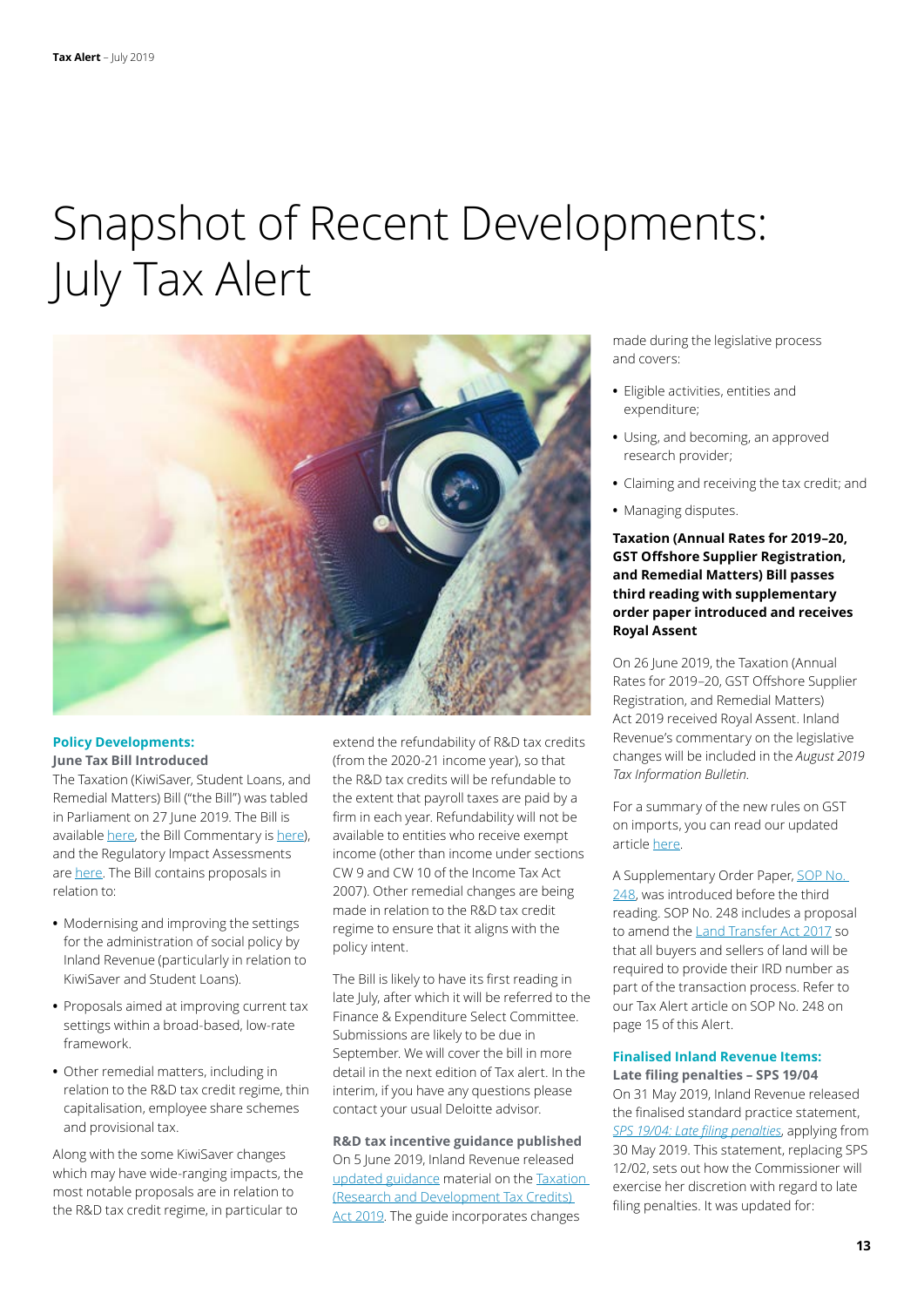

- **•** The types of returns covered (e.g. the addition of RLWT and multi-rate PIE returns); and
- **•** The payday filing rules.

### **Question We've Been Asked - Donations: What is required to establish and maintain a fund under s LD 3(2)(c) of the Income Tax Act 2007? – QB 19/10**

On 14 June 2019, Inland Revenue released a finalised Question We've Been Asked, *[QB 19/10: Donations: What is required to](https://www.classic.ird.govt.nz/resources/2/b/2b32c885-70cc-44ee-a541-292466efefe3/QB+19+10.pdf)  [establish and maintain a fund under s LD](https://www.classic.ird.govt.nz/resources/2/b/2b32c885-70cc-44ee-a541-292466efefe3/QB+19+10.pdf)  [3\(2\)\(c\) of the Income Tax Act 2007?](https://www.classic.ird.govt.nz/resources/2/b/2b32c885-70cc-44ee-a541-292466efefe3/QB+19+10.pdf)* QB 19/10 concludes that a donee organisation can include a fund established and maintained by a non-profit entity exclusively for the purpose of providing money for charitable, benevolent, philanthropic, or cultural purposes within New Zealand under s LD 3(2)(c) of the Income Tax Act 2007. QB 19/10 examines what is required to establish and maintain such a fund, and sets out the Commissioner's view of the matters that need to be taken into account by entities considering setting up these funds. This item complements the Commissioner's interpretation statement, *[IS 18/05, Income](https://www.classic.ird.govt.nz/resources/b/8/b8964cee-399d-43bb-a859-3091ae09923a/is18-05.pdf)  [tax: donee organisations – meaning of wholly](https://www.classic.ird.govt.nz/resources/b/8/b8964cee-399d-43bb-a859-3091ae09923a/is18-05.pdf)  [or mainly applying funds to specified purposes](https://www.classic.ird.govt.nz/resources/b/8/b8964cee-399d-43bb-a859-3091ae09923a/is18-05.pdf) [within New Zealand](https://www.classic.ird.govt.nz/resources/b/8/b8964cee-399d-43bb-a859-3091ae09923a/is18-05.pdf)*.

### **Question We've Been Asked - GST administrative or management services provided by an unincorporated body to its members – QB 19/11**

On 19 June 2019, Inland Revenue released finalised *QB 19/11: GST - administrative or management services provided by an unincorporated body to its members*. QB 19/11 applies to situations where a group forms an unincorporated body to manage and administer common property (e.g. property owners, tenants or professionals). QB 19/11 concludes that an unincorporated body that provides administrative or management services to its members must register for GST if the unincorporated group is carrying on a taxable activity, and the value of its supplies of goods and services made in New Zealand exceeds the \$60,000 registration threshold. An unincorporated body carrying on a taxable activity with supplies below the registration threshold may voluntarily register for GST. If registered, the body must account for GST on all its supplies of goods and services.

**Income tax – Exempt income of nonresident entertainers – IS 19/03** On 17 June 2019, Inland Revenue finalised and released Interpretation Statement, *[IS 19/03: Income tax – exempt income of](https://www.classic.ird.govt.nz/resources/4/1/418f1932-9836-4e6b-a8ad-15263ba2fe97/is-1903.pdf)  [non-resident entertainers](https://www.classic.ird.govt.nz/resources/4/1/418f1932-9836-4e6b-a8ad-15263ba2fe97/is-1903.pdf)*. IS 19/03 concerns section CW 20 of the Income Tax Act 2007, which provides non-resident entertainers and sportspersons with an exemption for the income that they earn from carrying out an activity or performance in New Zealand. IS 19/03 mainly assists those that are paying non-resident entertainers in deciding whether the exemption in s CW 20 applies (i.e. so that payers do not need to withhold tax from payments made). The interpretation statement may also be useful to non-resident entertainers who are unsure about whether their income is exempt in New Zealand.

**Kilometre rates for business use of vehicles - 2018/2019 income year**  Inland Revenue has released the [new](https://www.ird.govt.nz/topics/income-tax/day-to-day-expenses/vehicle-running-costs)  [kilometre rates for 2018/2019 income year](https://www.ird.govt.nz/topics/income-tax/day-to-day-expenses/vehicle-running-costs) on the Inland Revenue's website and can be used from now. The new tier 1 rate increased from 76 cents to 79 cents.

| Vehicle<br><b>Type</b> | <b>Tier One</b><br>Rate | <b>Tier Two</b><br>Rate |
|------------------------|-------------------------|-------------------------|
| Petrol or<br>Diesel    | 79 cents                | 30 cents                |
| Petrol<br>Hybrid       | 79 cents                | 19 cents                |
| Flectric               | 79 cents                | 9 cents                 |
|                        |                         |                         |